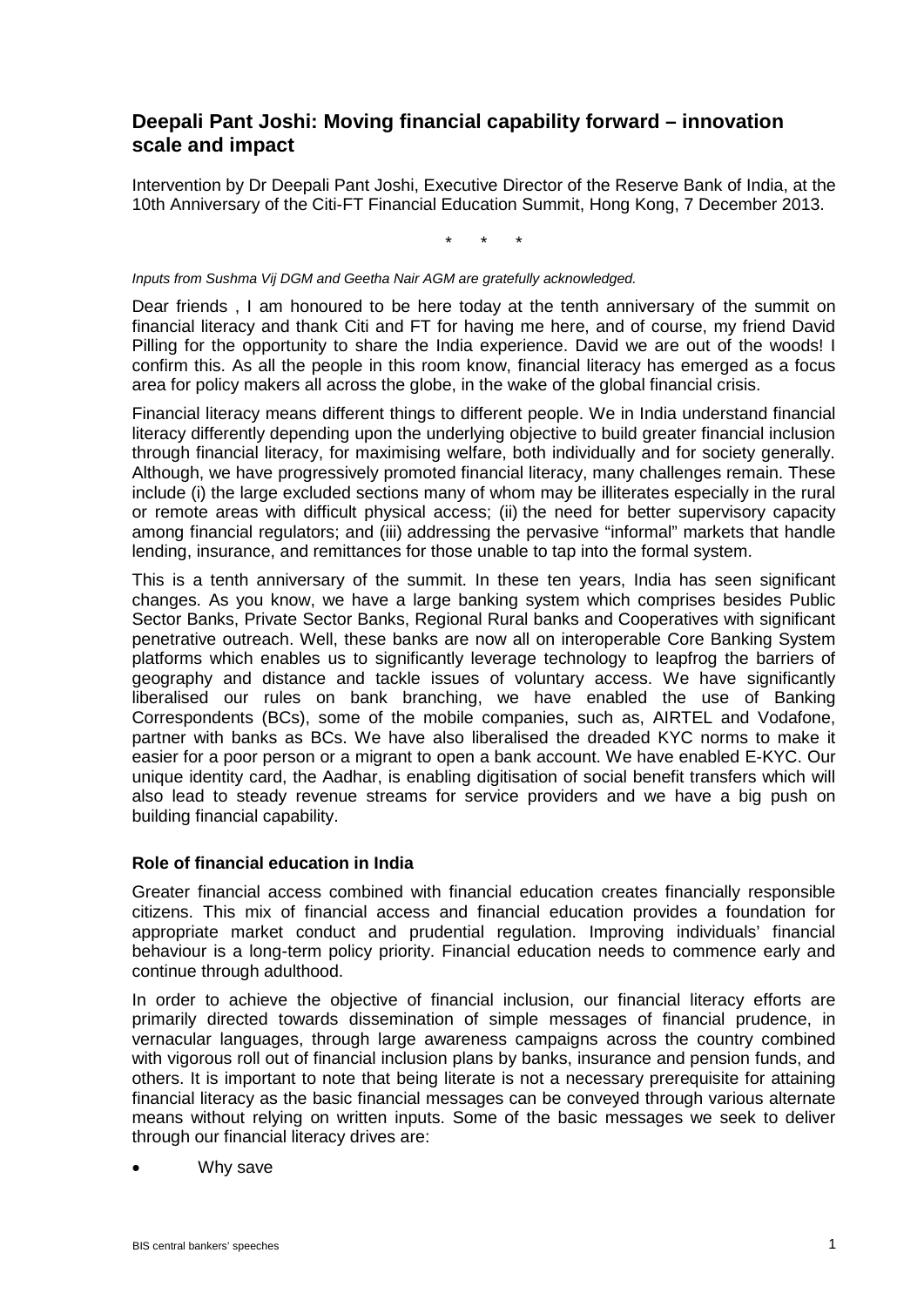- Why save regularly and consistently
- Why save with banks
- Why borrow within Limits
- Why borrow from banks
- Why borrow for income generating purposes
- Why repay loans
- Why repay loans in time
- Why do you need insurance
- Why you will need regular stream of income post working life–pension
- Why you should keep money aside regularly and consistently during your earning life for pension in old age
- What is interest? How moneylenders charge very high interest rates?

Since the challenge in India is to link a larger number of financially excluded people to the formal financial system, the focus of our strategy at the base level is to create awareness of basic financial products. Some of the steps that have been taken by the Reserve Bank of India and other stakeholders to promote financial literacy in India are:

*Outreach visits* by Senior Executives of Reserve Bank of India to remote villages: The objective of these visits is to understand the ground level position, spread awareness about benefits of being connected to the formal financial system and disseminate information about the functioning of RBI.

**RBI website** – We have created a link for Financial Education on the RBI website, containing material in English, Hindi and 11 vernacular languages, which includes comic books on money and banking for children, films, messages on financial planning, games on financial education and link for accessing the Banking Ombudsman Scheme for customer grievance redress. Some of the popular comic books brought out by the department of communication are Money Kumar, Raju and the Money Tree and some films which very simply impart messages on financial education to children. The department of communication also hosts groups of school children and explains the working of RBI to them and imparts simple financial concepts to them.

**Inter School Quiz**: In line with the "catch them young" strategy for our financial education initiatives, the Reserve Bank launched the RBIQ, an all India inter school quiz competition, in 2012. The quiz seeks to be an effective platform for disseminating financial education by creating awareness and sensitisation about the history and role of the Reserve Bank, about banking and finance, economics, current affairs, etc., besides seeking to build a "connect" between the Reserve Bank and the young student community enrolled in schools across the country.

*Financial Literacy Centres* (FLCs) have been opened by various banks with a sharp focus on the spread of Financial Literacy, to create awareness about financial products and provision of counselling facilities for customers of banks. There are more than 800 FLCs in the country as on September 30, 2013. Use of mobile Financial Literacy vans is done by banks in the difficult terrains.

**Town Hall events:** These are conducted across the country, including in Tier II and smaller cities, bringing together commercial banks and other stakeholders.

*Mass media campaign are launched through* tie ups with educational institutes, financial awareness workshops/helplines, books, pamphlets and publications on financial literacy by NGOs, financial market players, etc.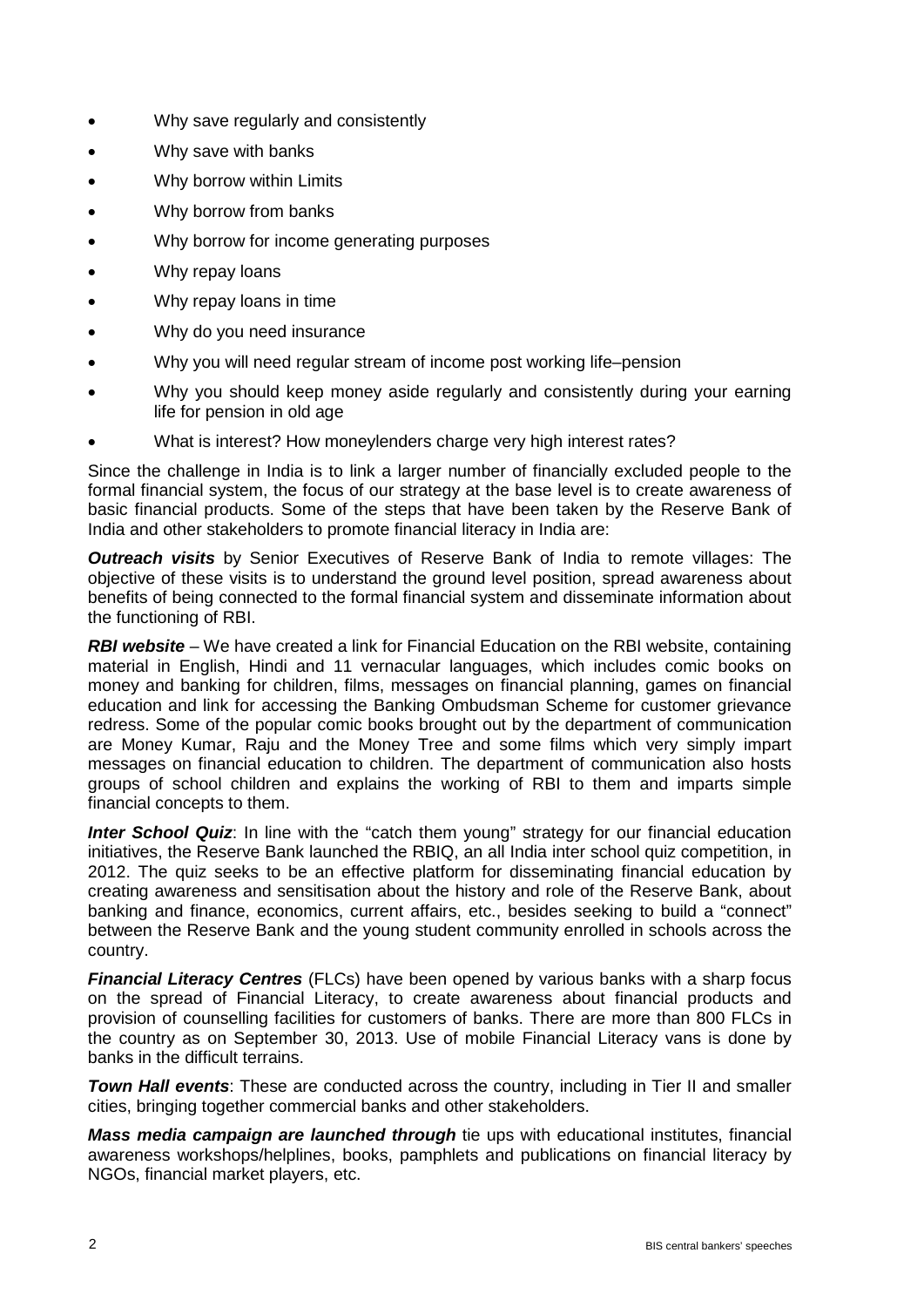**Capacity Building** is attempted through the Conduct of Financial Literacy programs by Rural Self Employment Training Institutes.

*Awareness campaigns*: By distributing pamphlets, comic books, enacting plays and skits, arranging stalls in local fairs, exhibitions, participating in information/literacy programs organised by Press. Similarly, in these times of financial uncertainty and risk, the importance of educating people about the advantages of Life and Non-life insurance products is important.

#### **Institutional framework in India for spreading financial education**

Now coming to the institutional framework created in India for the spread of financial literacy, I would like to mention that we are among the very few countries where an apex body namely the Financial Stability and Development Council (FSDC) chaired by the Union Finance Minister with heads of all financial sector regulators as members has been mandated, *inter alia* to focus on spread of financial inclusion and financial literacy. So we have a buy in of our strategies at the highest levels Under the aegis of the FSDC, a National Strategy for Financial Education (NSFE) for India has been prepared. The Strategy envisages ways of creating awareness and educating consumers on access to financial services; availability of various types of products and their features; changing attitudes to translate knowledge into responsible financial behaviour; and enabling consumers of financial services understand their rights and obligations. The Strategy necessitates active involvement of individuals, financial sector regulators, educational institutions, NGOs, financial sector entities, multilateral international players and the Governments both at Centre and State levels.

### **National strategy for financial education**

Our National Strategy envisages a time frame of five years for its massive financial education campaign and aims at establishing initial contact with 500 million adults, educating them on key saving, protection and investment related products so that they are empowered to take prudent financial decisions. It also seeks to create awareness about the consumer protection and grievances redress machinery available in the country. Basic financial education is aimed to be included in school curricula up to senior secondary level. This is based upon the premise that the most effective way is to weave financial education into the normal content of curriculum. Accordingly, we are engaging with the curriculum setting bodies like the National Council of Educational Research and Training (NCERT), Education Boards like the Central Board for Secondary Education (CBSE), Central and State Governments to try and embed such concepts in the school curriculum.

One of the objectives of the NSFE is to standardise the messages that various stakeholders seek to disseminate through their financial education initiatives. The NSFE document identifies certain simple messages I mentioned earlier in my speech such as why save; why invest; why insure; why save with banks; why borrow within limits; why repay loans in time; why borrow for income generating purposes, what is interest and how moneylenders charge very high interest rates, etc. It is a well-recognised fact that standardisation will help in ensuring consistency in the messages which reach the target audience from various sources and making them more focused and powerful.

#### **Integrated approach – financial inclusion through financial education**

We have already done some work in this direction. We have designed a mass scale Financial Literacy Program to integrate the financially excluded population with low level of income and low literacy level with the formal financial system. The program is run through our Financial Literacy Centres set up by banks, nearly 800 in numbers. About 40000 rural branches of the banks would scale up these efforts by conducting one outdoor literacy camp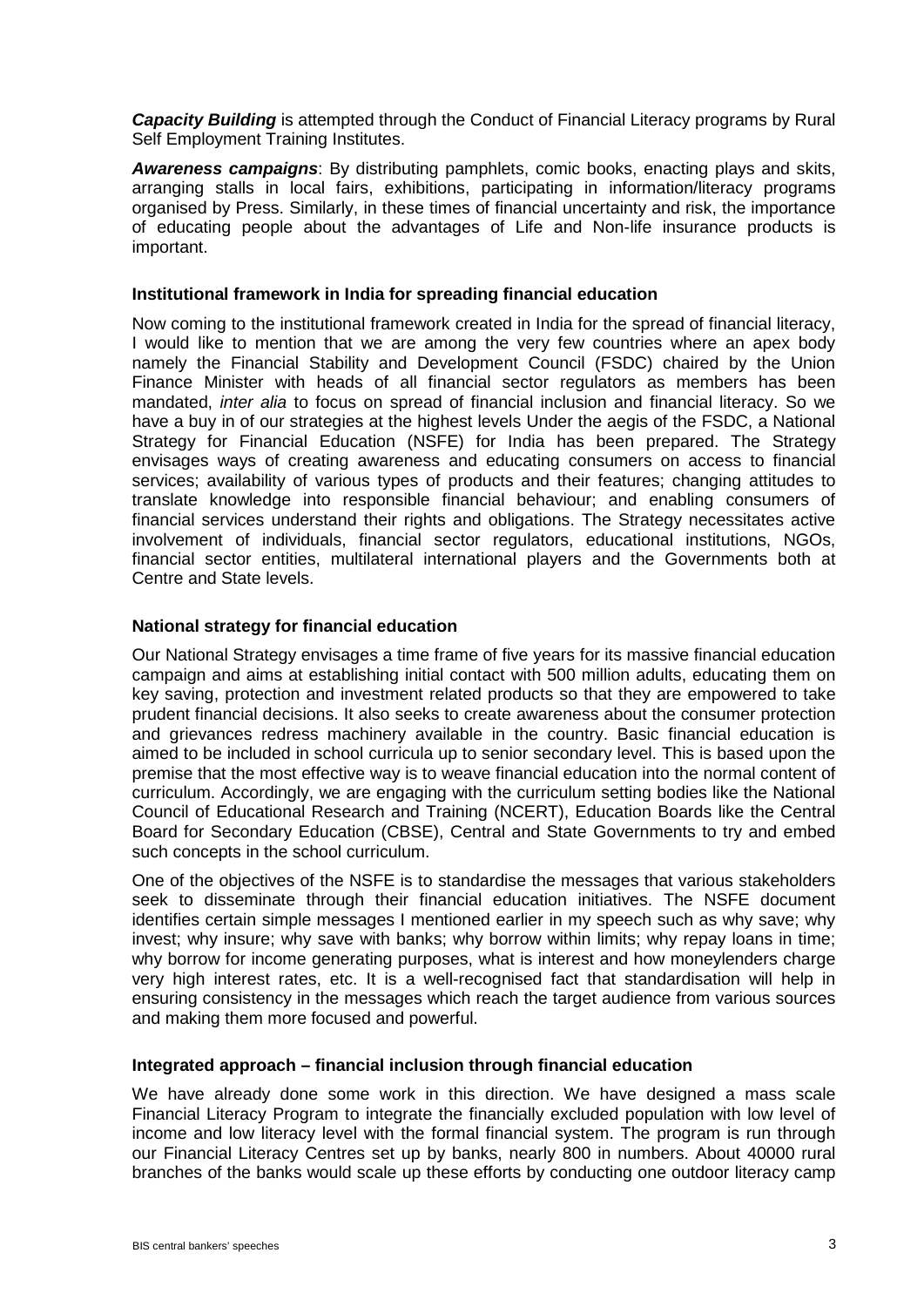in a month. In addition to this we leverage the infrastructure created at the state level, comprising of State Level Bankers Committee (SLBC) at the Apex which is ably supported by the Lead District Managers (LDMs) at the District level. Financial Literacy Centres organise Outdoor Literacy camps which are spread over a period of three months and delivered in three phases wherein along with creating awareness, accounts are also opened in the Literacy camps. The program has been received well on the ground as an integrated approach of financial inclusion through creating awareness and providing access simultaneously.

In order to ensure consistency in the messages reaching the target audience of financially excluded people during the Financial Literacy Camps, we have issued comprehensive Financial Literacy Material containing a financial literacy Guide, Financial Diary and a set of 16 posters which contain very simple messages of How To Save. For instance, we are a nation of tea drinkers. So we just explain graphically that everyone can drink two cups of tea less! Walk into a bank walk into prosperity and so on and so forth.

## **Conclusion**

While it is important to begin teaching financial skills at school level, achieving and maintaining financial know-how is a lifelong undertaking. The types of financial decisions that people have to make vary through the course of their lives, and thus we are trying to ensure that access to financial education is readily available at all stages of life with the help of other stakeholders. Moreover, relevant, accurate, and reliable financial information must be readily available to consumers at the time they are making their decisions.

Through financial education, we try to provide individuals with the knowledge and skills they need to make better choices about finances. Through consumer protection, we can safeguard individuals against harmful practices and bad information that lead to poor financial choices. Accomplishing these two goals we believe will result in economic empowerment for all concerned.

While a number of measures have been taken and are being taken in India, given the enormity of the task, a lot of ground still needs to be covered. Apart from the Government and the regulatory bodies, there is a need for involving the civil society and all other stakeholders in spreading financial literacy. The widespread existence of financial illiteracy indicates that we need to do a lot more. There is a lot of skepticism on whether Financial literacy actually leads to changes in behaviour and some recent papers which suggest that this does not and it is the classic conundrum of being able to take the horse to the water but not being able to make him drink! Bilal Zia our world Bank researcher and colleague and I discussed this thoroughly at dinner and we concluded that the trick vests in the right delivery model so targeted interventions do work.

I once again thank the organisers of this Conference for providing me the opportunity to share with you the Indian experience and some of the work we have been doing to move financial capability forward Innovation scale and Impact of the process. We are model neutral. We do believe that technology has an important role to play we are seriously looking at innovative models. Summits, such as, the present one, are important in generating new ideas leading clarity of thought and definition of purpose among the various stakeholders. I do believe that the summit offers a special opportunity to learn from mutual experience and sincerely hope that with our collective efforts financial literacy would be widely disseminated. The common man would be empowered to take informed financial decisions and in the process, the global financial marketplace would become a more stable arena.

I wish the Summit great success and hope that you have extremely enriching deliberations over the course of the Summit and hope these processes of engagement continue to the building of a better world.